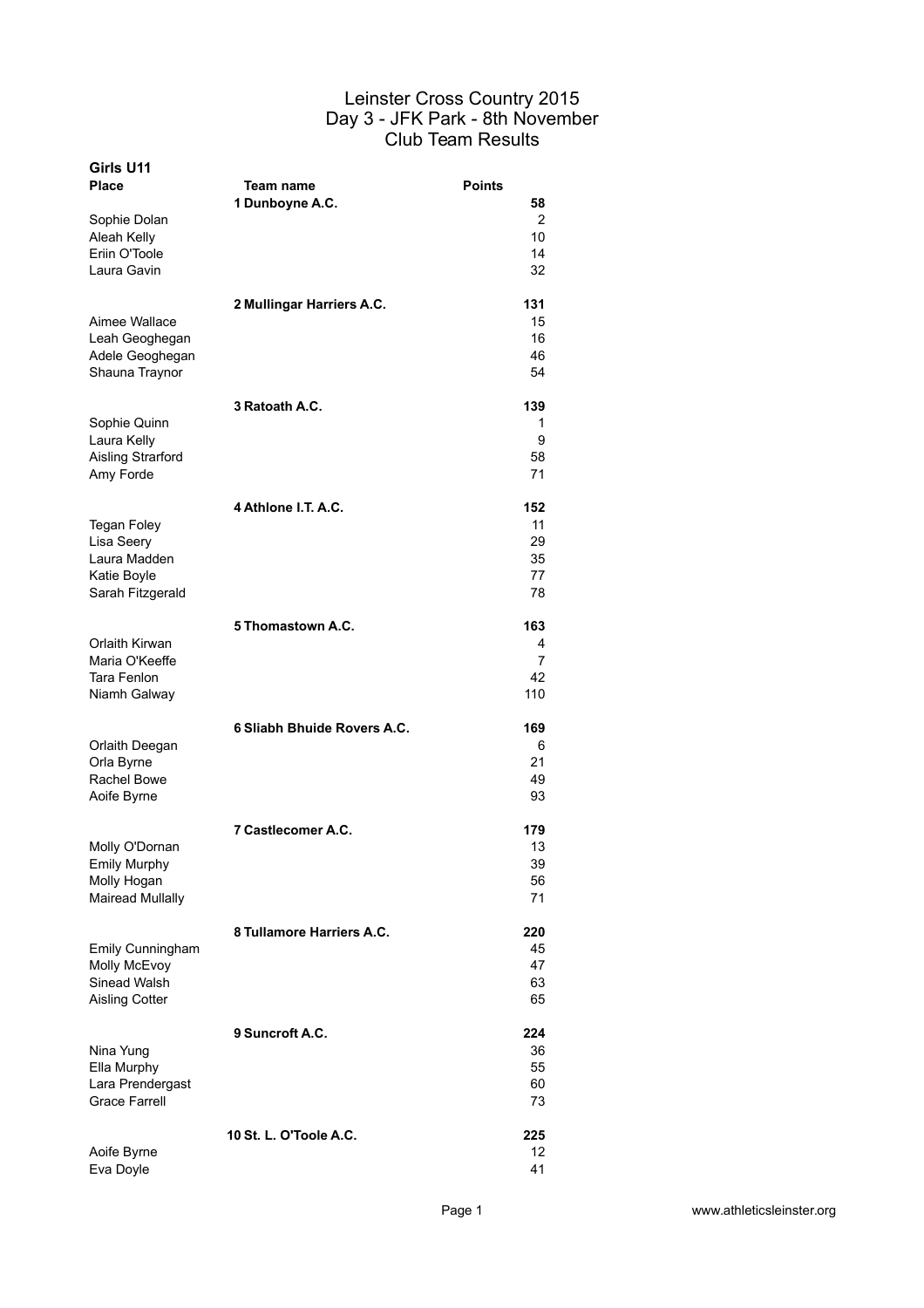| Aoife Kelly<br>Marie Cranny                                                     |                                | 69<br>103                     |
|---------------------------------------------------------------------------------|--------------------------------|-------------------------------|
| Ava McNally<br><b>Hallie Sands</b><br><b>Ruth Gillespie</b><br>Smantha McCarron | 11 Ardee & District A.C.       | 228<br>30<br>38<br>43<br>117  |
| Niamh Brady<br>Julie McLoughllin<br>Ellie Smyth<br><b>Judith Bell</b>           | 12 St. Peter's A.C.            | 233<br>3<br>40<br>89<br>101   |
| Caoimhe Phelan<br>Libby Murphy<br><b>Juliet Evans</b><br>Sophie Williams        | 13 St. Senan's (Kilkenny) A.C. | 238<br>19<br>61<br>75<br>83   |
| Niamh English<br>Grainne English<br>Sadbh Crean<br><b>Isobel English</b>        | 14 Adamstown A.C.              | 250<br>20<br>48<br>88<br>94   |
| Rose Kelly<br>Orla Kenny<br>Rachel Dowling<br><b>Isabel Roberts</b>             | 15 Kilkenny City Harriers A.C. | 286<br>24<br>68<br>83<br>111  |
| Ava Geoghegan<br>Aoishe Gormley<br>Aoife Carev<br>Georgia Nolan                 | 16 St. Coca's A.C.             | 303<br>23<br>50<br>104<br>126 |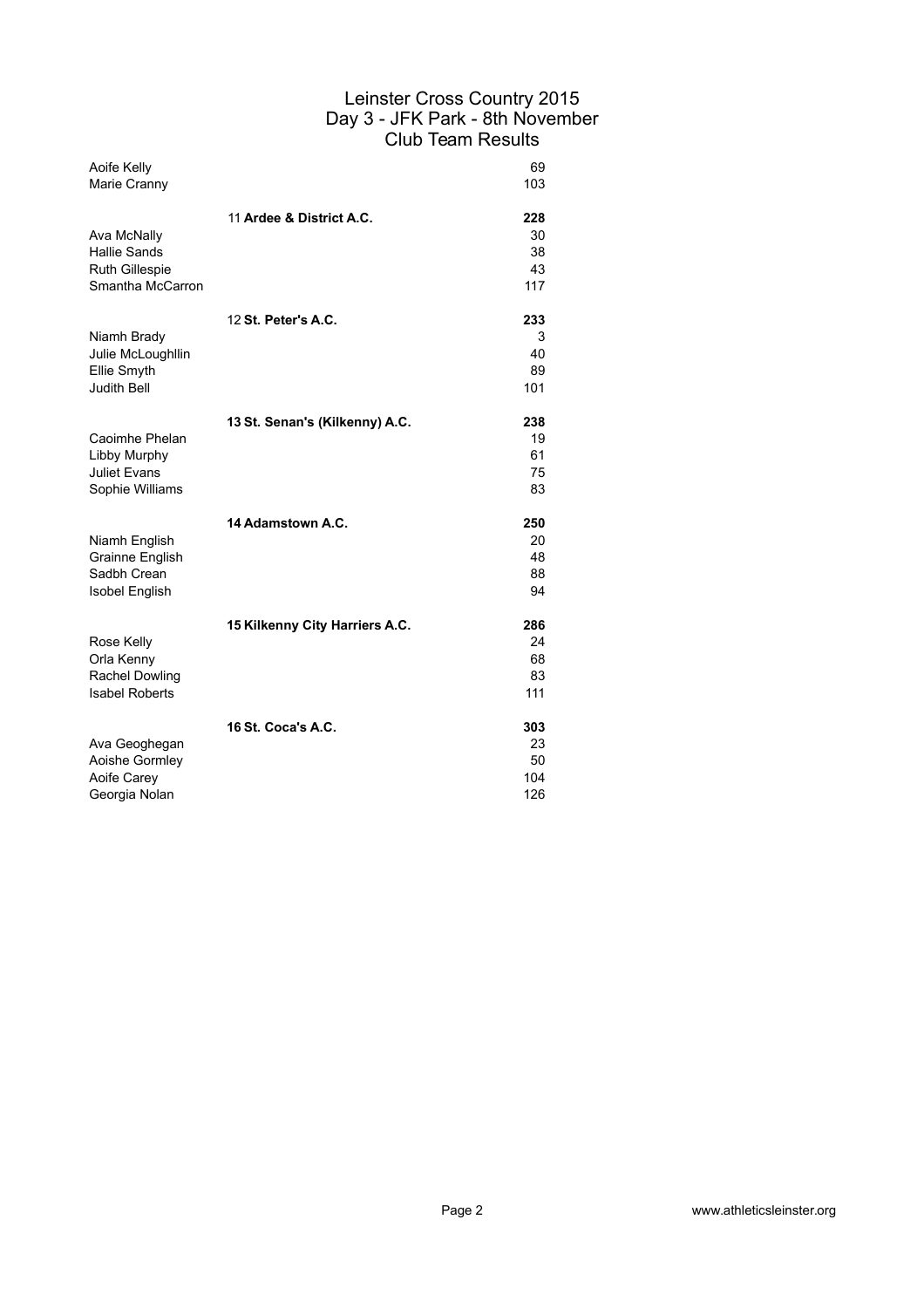| Leona Berry<br>Aisling Ryan<br>Isabel Bawden<br>Ruby Murphy     | 17 United Striders A.C.       | 313<br>8<br>91<br>105<br>109    |
|-----------------------------------------------------------------|-------------------------------|---------------------------------|
| Aine Purcell<br>Maeve Bookle<br>Rachel Foley<br>Bronagh Doolan  | 18 St. Joseph's A.C.          | 316<br>22<br>59<br>112<br>123   |
| Elena Allen<br>Grace Bowden<br>Zara McDonald<br>Katja Weinforth | 19 Naas A.C.                  | 327<br>27<br>79<br>107<br>114   |
| Ciara Hoyne<br>Aislinn Ryan<br>Leah Landy<br>Jessica Early      | 20 Ballyskenach A.C.          | 383<br>25<br>96<br>124<br>138   |
| Ava Foley<br>Lucy Jones<br>Lucy Willoughby<br>Camille Madden    | 21 Greystones & District A.C. | 419<br>74<br>99<br>107<br>139   |
| Isobel Lynch<br>Ella MacKey<br>Eilish Lauder<br>Grace Drumgoole | 22 Kilcoole A.C.              | 512<br>100<br>129<br>140<br>143 |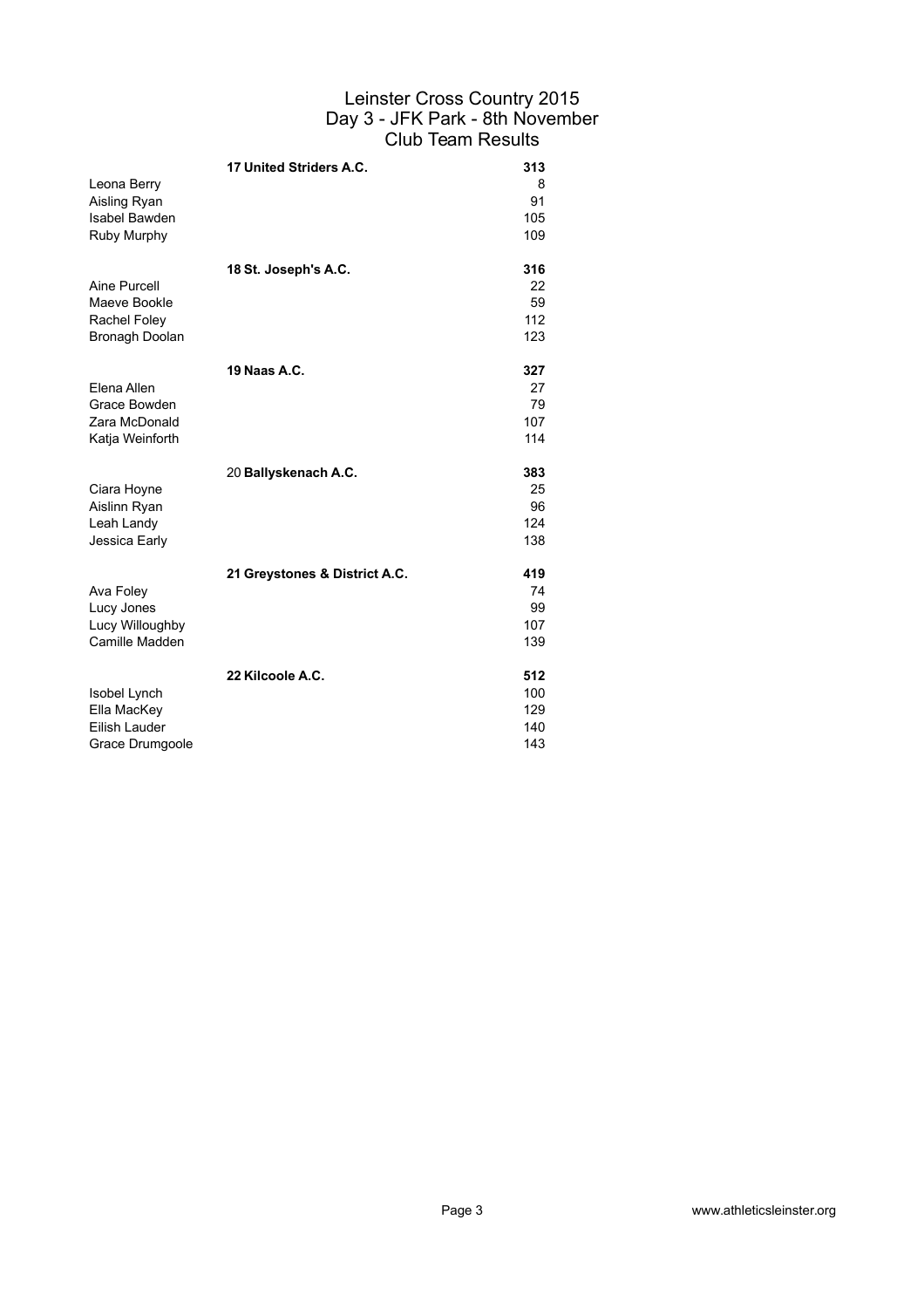| <b>Boys U11</b><br><b>Place</b>                                            | <b>Team name</b>              | <b>Points</b>                         |
|----------------------------------------------------------------------------|-------------------------------|---------------------------------------|
| Philip McCartan<br>Ryan Jenkins<br><b>Tadhg Sheridan</b><br>Ross Killalea  | 1 Mullingar Harriers A.C.     | 34<br>4<br>8<br>10<br>12              |
| Padraic Spillane<br>John Phiri<br><b>Ned Williams</b><br>Josh Brady        | 2 St. L. O'Toole A.C.         | 65<br>5<br>$\overline{7}$<br>18<br>35 |
| <b>Jack Milton</b><br>Adam Buggy<br><b>William Rossiter</b><br>Lee Murray  | 3 St. Abban's A.C.            | 113<br>16<br>28<br>34<br>35           |
| <b>Myles Hewlitt</b><br>Finnbar Kelly<br>Eoin Shannon<br>Caol Costello     | 4 United Striders A.C.        | 123<br>6<br>33<br>37<br>47            |
| <b>Ben Wallis</b><br>Naoise Gilmartin<br>David Williams<br>Shane Morrissey | 5 St. Senan's (Kilkenny) A.C. | 145<br>20<br>26<br>27<br>72           |
| Ned Langton<br>Harry Boyle<br>Conor Byrnes<br><b>Billy Fitzpatrick</b>     | 6 Kilkenny City Harriers A.C. | 146<br>9<br>37<br>40<br>60            |
| Kai Fitzsimons<br>Louis Malcomson<br>Rory Hennessy<br>Lorcan Byrne         | 7 Inbhear Dee A.C.            | 181<br>14<br>51<br>57<br>59           |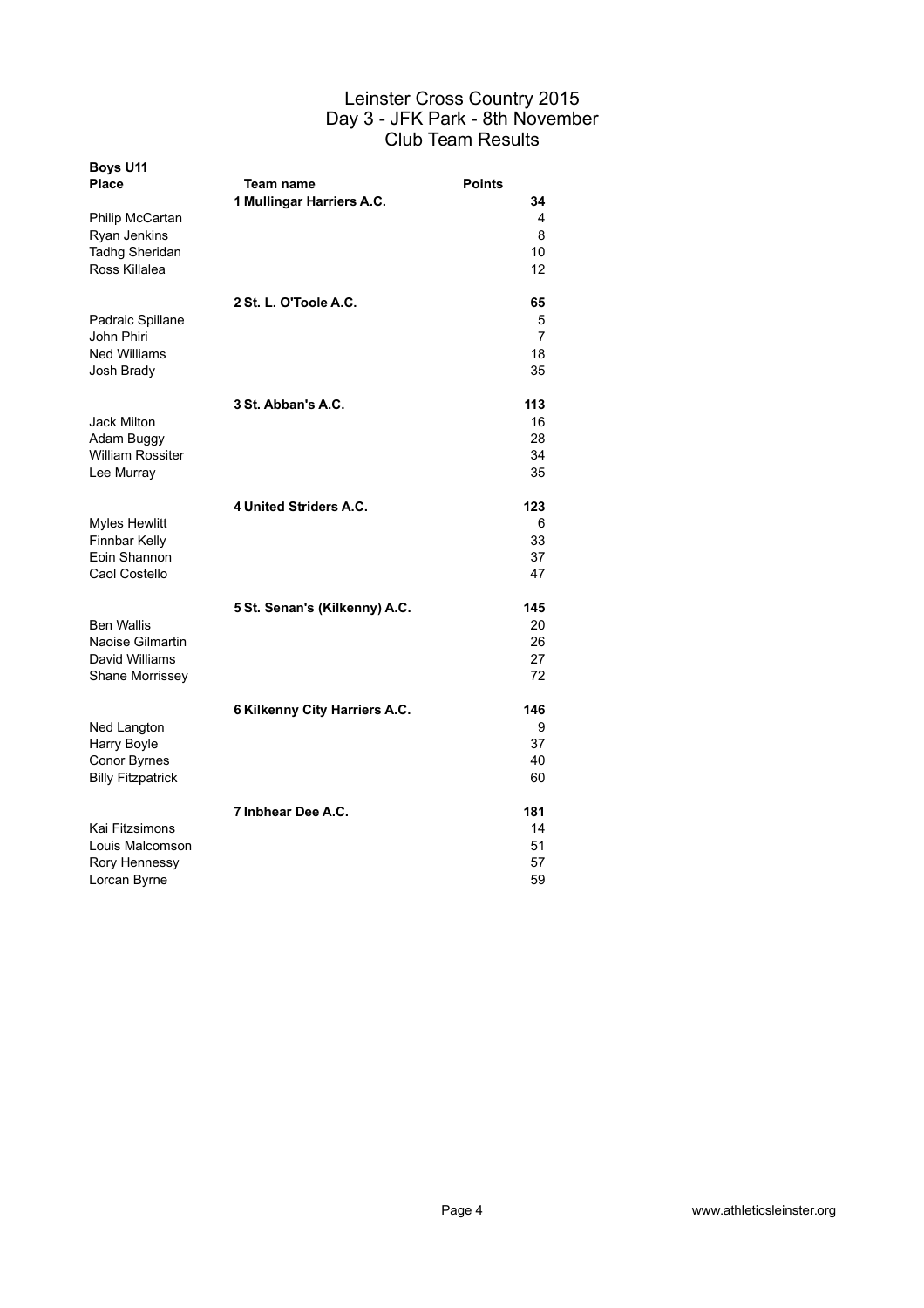| Adam Smyth<br>Ciaran McCormack<br><b>Maithieu Kieffer</b><br>Adam Vaughan        | 8 Dunboyne A.C.               | 182<br>28<br>39<br>41<br>74   |
|----------------------------------------------------------------------------------|-------------------------------|-------------------------------|
| Neil Culhane<br>Paddy Price<br>Alex Devine<br>Amitesh Bala                       | 9 Boyne A.C.                  | 256<br>1<br>75<br>77<br>103   |
| Sean Allen<br>Dean Murtagh<br>Cian Loy<br>Ronan Deary                            | 10 St. Peter's A.C.           | 285<br>2<br>58<br>106<br>119  |
| <b>Edward Nicholson</b><br>Daniel Quirk<br>Chase Scully<br>Davey Kennedywhelan   | 11 Greystones & District A.C. | 324<br>30<br>94<br>97<br>103  |
| <b>Billy Coogan</b><br>Noah Scully<br>Niall Carpenter<br><b>Matthew McAviney</b> | 12 Gowran A.C.                | 344<br>21<br>80<br>121<br>122 |
| Daire McNickle<br>Sean Walsh<br>Killian McCauley<br>Sean Kelly                   | 13 St. Coca's A.C.            | 345<br>23<br>89<br>105<br>128 |
| Eoin Dunne<br>Jack Larkin<br>Jack Hanlon<br>Peter McKeagney                      | 14 Tullamore Harriers A.C.    | 355<br>70<br>73<br>102<br>110 |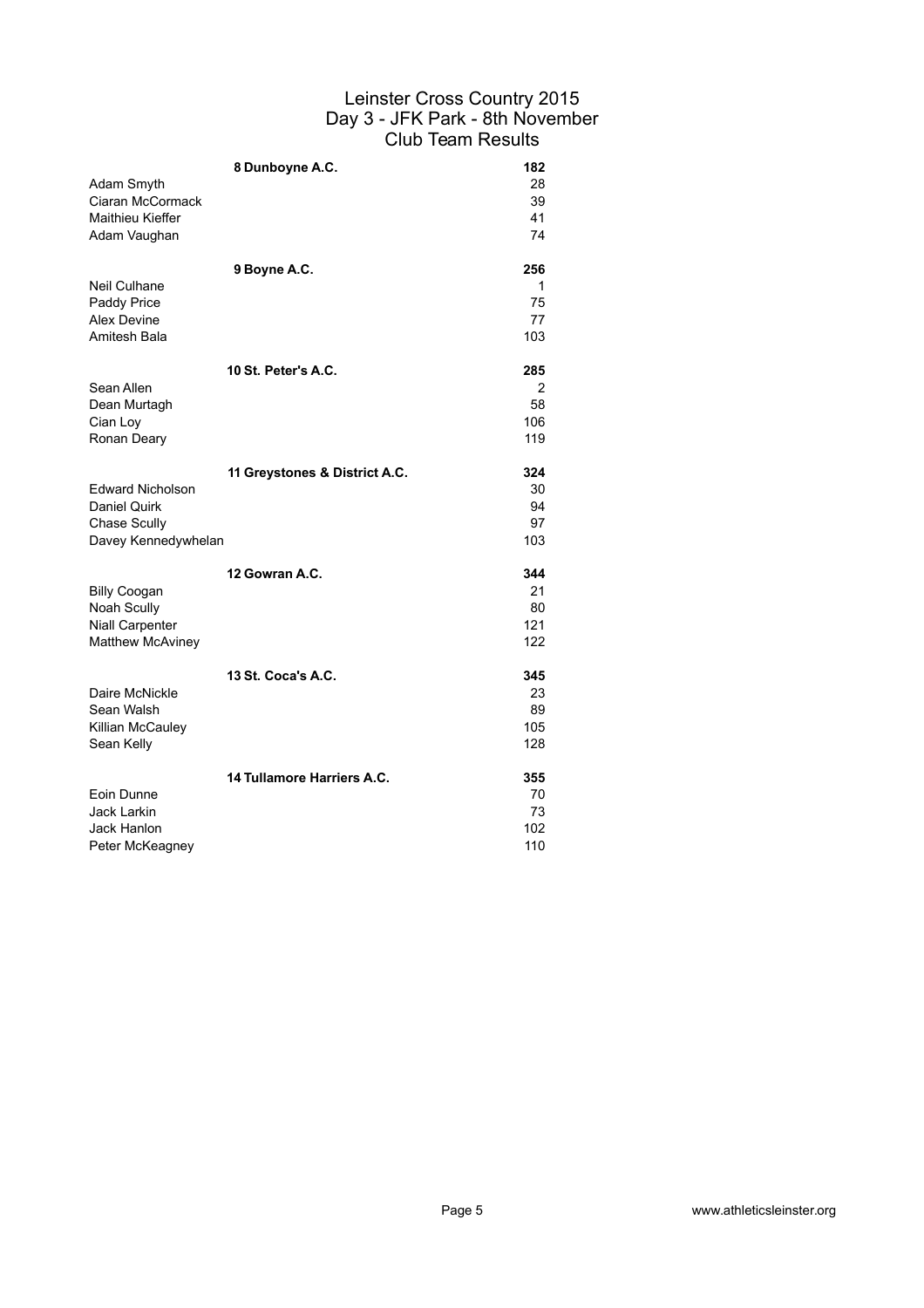| Girls U13<br>Place<br>Bea Drummond<br>Phoebe Bate<br>Aoife McGouran<br>Caoimhe Brady | Team name<br>1 Mullingar Harriers A.C. | <b>Points</b><br>29<br>1<br>$\overline{2}$<br>12<br>14 |
|--------------------------------------------------------------------------------------|----------------------------------------|--------------------------------------------------------|
| Fiona Dillon<br>Aine Kirwan<br>Hannah O'Keeffe<br>Anna Cass                          | 2 Thomastown A.C.                      | 40<br>4<br>5<br>8<br>23                                |
| Kayla Ryan<br>Rachel Norman<br>Chloe Frazer<br>Aoife McCormack                       | 3 Dunboyne A.C.                        | 90<br>11<br>20<br>28<br>31                             |
| Isabelle Carroll<br>Aimee Bell King<br>Layla Hitchen<br>Bonnie Bell King             | 4 Inbhear Dee A.C.                     | 168<br>26<br>39<br>50<br>53                            |
| Caoimhe May<br><b>Eleanor Clancy</b><br>Grace Maughan<br>Rosa Whelan                 | 5 Celbridge A.C.                       | 176<br>18<br>27<br>60<br>71                            |
| Ciara Moore<br>Zoe Garrigan<br>Aibhe Kiernan<br>Faye Dillon                          | 6 St. L. O'Toole A.C.                  | 179<br>34<br>41<br>48<br>56                            |
| Hanna Larkin<br>Cara Martin<br>Laura Conneely<br>Sinead Todd                         | 7 Tullamore Harriers A.C.              | 206<br>16<br>38<br>63<br>89                            |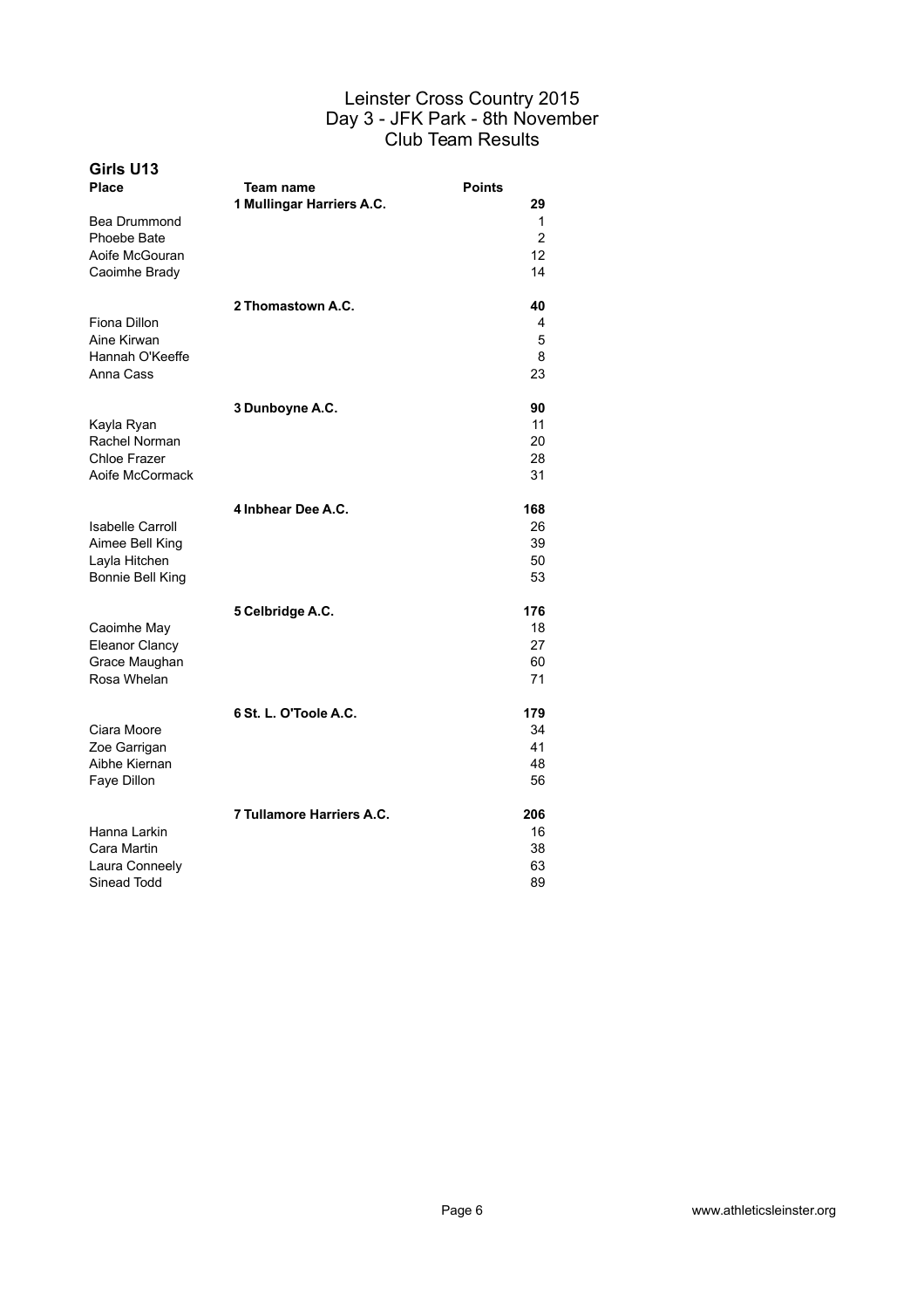|                  | 8 United Striders A.C.       | 219 |
|------------------|------------------------------|-----|
| Clodagh Foran    |                              | 37  |
| Eve Byrne        |                              | 52  |
| Ciara Murphy     |                              | 55  |
| Erinn Shannon    |                              | 75  |
|                  | 9 Greystones & District A.C. | 223 |
| Ella Shanley     |                              | 30  |
| Eimear Ryan      |                              | 57  |
| Enya Conroy      |                              | 62  |
| Louise O'Riordan |                              | 74  |
|                  | 10 Glenmore A.C.             | 241 |
| Laoise McElroy   |                              | 32  |
| Anna McArdle     |                              | 40  |
| Nicole Barry     |                              | 84  |
| Katie Conlon     |                              | 85  |
|                  | 11 D.M.P. A.C.               | 270 |
| Claragh Keane    |                              | 15  |
| Rachel Gregg     |                              | 77  |
| Aoife O'Connor   |                              | 88  |
| Aoife Cullen     |                              | 90  |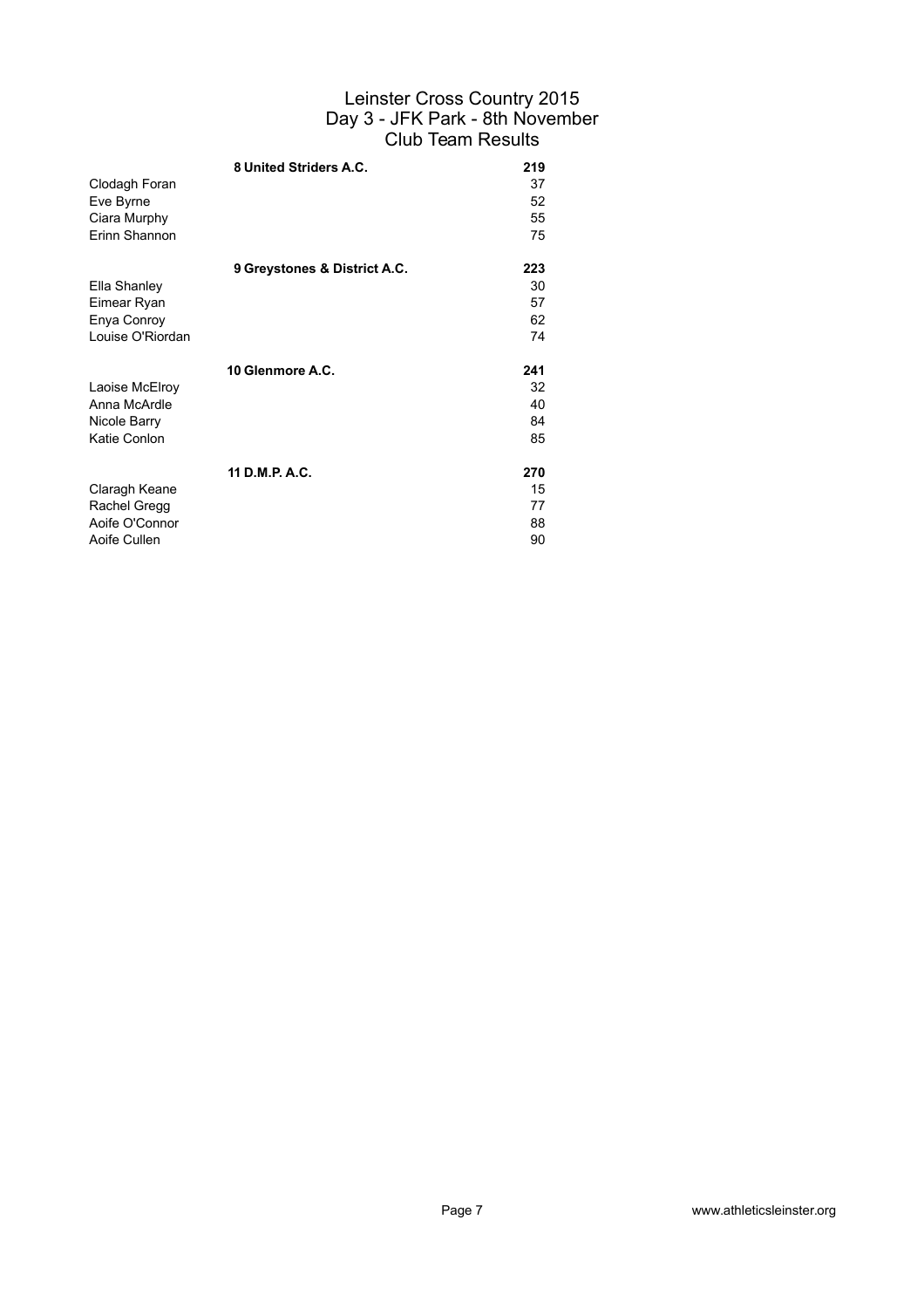| <b>Boys U13</b><br>Place<br>Conor Leane<br>Mark Leane<br>Eoin Richards<br>Ross Lyons                       | Team name<br>1 Dunboyne A.C.  | <b>Points</b><br>64<br>1<br>11<br>25<br>27 |
|------------------------------------------------------------------------------------------------------------|-------------------------------|--------------------------------------------|
| Colin Smith<br>Lorcan Mullen<br><b>Brian Gaffney</b><br>Eoghan Hogan                                       | 2 Mullingar Harriers A.C.     | 96<br>3<br>21<br>33<br>39                  |
| Cian Murphy<br>Daire McDaid<br>Ruairi Dunne<br>David Owens                                                 | 3 Tullamore Harriers A.C.     | 96<br>6<br>13<br>19<br>58                  |
| Josh Fenton<br>James Foot<br><b>Robert Finn</b><br>Jack O'Neill                                            | 4 St. Senan's (Kilkenny) A.C. | 103<br>18<br>24<br>30<br>31                |
| Aidan Shannon<br>Adam O'Connor<br>Darragh Flannelly<br>Owen Lennon                                         | 5 United Striders A.C.        | 124<br>8<br>28<br>43<br>45                 |
| <b>Charlie Mullins</b><br><b>Brogan McAviney</b><br><b>Matthew Holland</b><br>Niall Manning<br>David Byrne | 6 Gowran A.C.                 | 197<br>20<br>51<br>56<br>70<br>80          |
| Liam Phibbs<br>Conor Wickham<br>Ross Sheridan<br>Eoin Maher                                                | 7 Naas A.C.                   | 229<br>35<br>59<br>60<br>75                |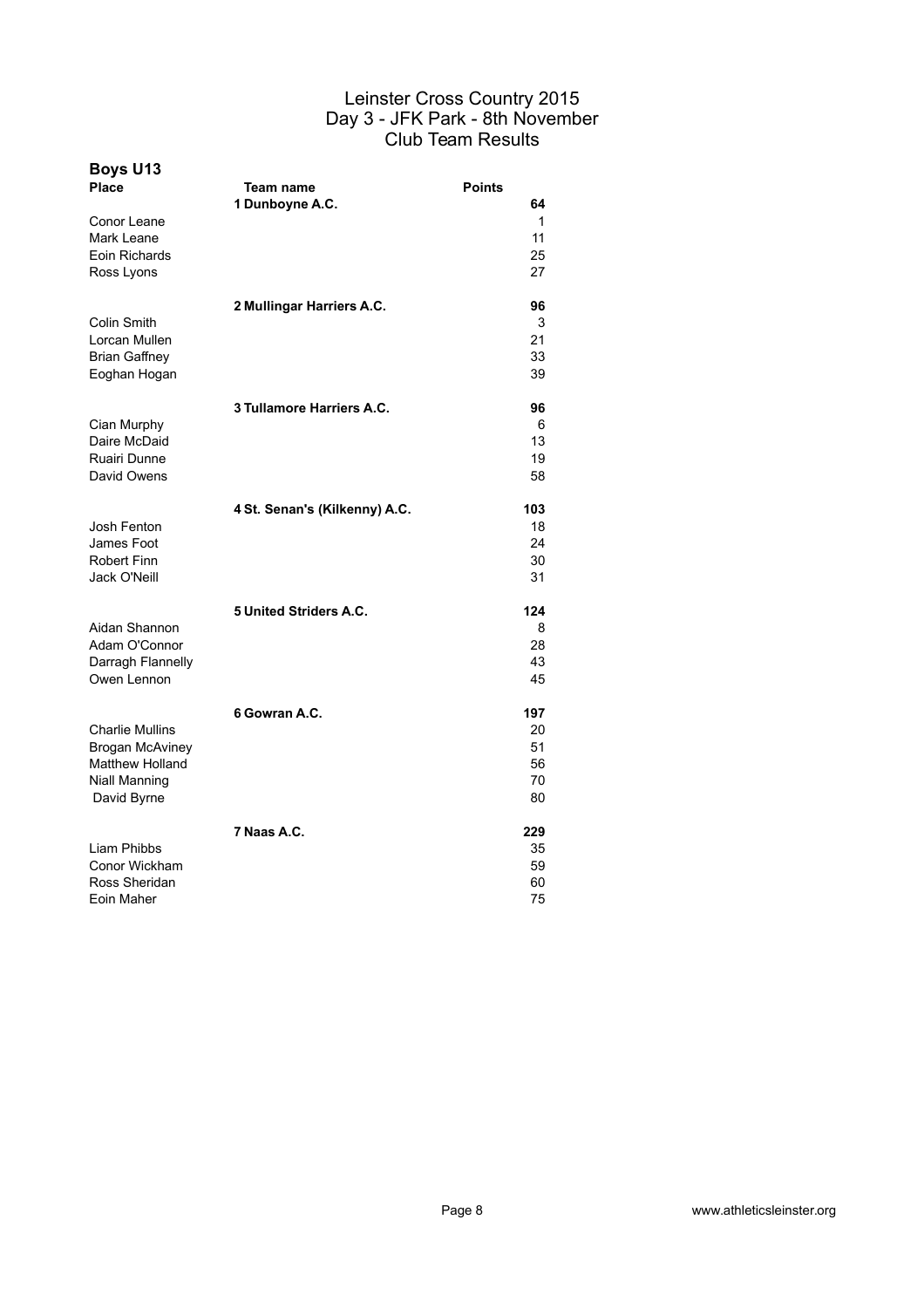| Girls U15<br><b>Place</b>                                        | Team name                    | <b>Points</b><br>30                         |
|------------------------------------------------------------------|------------------------------|---------------------------------------------|
| Aoife Darby<br>Susan Glennon<br>Caoimhe O'Brien<br>Sarah Glennon | 1 Mullingar Harriers A.C.    | 2<br>$\overline{4}$<br>$\overline{7}$<br>17 |
|                                                                  | 2 Greystones & District A.C. | 98                                          |
| Abbie Tyrrell<br>Sarah O'Connor                                  |                              | 9<br>15                                     |
| Spophie Nicholson                                                |                              | 34                                          |
| Megan O'Brien                                                    |                              | 40                                          |
|                                                                  | 3 Thomastown A.C.            | 100                                         |
| Ciara O'Keeffe                                                   |                              | 11                                          |
| Ellen Ryan                                                       |                              | 22                                          |
| Sinead O'Keeffe                                                  |                              | 31                                          |
| Orla O'Keeffe                                                    |                              | 36                                          |
|                                                                  | 4 St. Coca's A.C.            | 114                                         |
| Aoife O'Cuill                                                    |                              | 8                                           |
| Aoife Rattigan                                                   |                              | 30                                          |
| Kirsten Monaghan                                                 |                              | 35                                          |
| Maud O'Shea                                                      |                              | 41                                          |
|                                                                  | 5 St. Senans (Kilkenny) A.C. | 137                                         |
| Tara Ramasawmy                                                   |                              | 14                                          |
| Aoife Allen                                                      |                              | 26                                          |
| <b>Nell Murphy</b><br>Eimear Larkin                              |                              | 38<br>59                                    |
|                                                                  |                              |                                             |
|                                                                  | 6 Tullamore Harriers A.C.    | 140                                         |
| Danielle Donegan                                                 |                              | 6                                           |
| Niamh O'Reillly                                                  |                              | 19                                          |
| Laura Mooney<br>Aideen Harte                                     |                              | 49<br>66                                    |
|                                                                  |                              |                                             |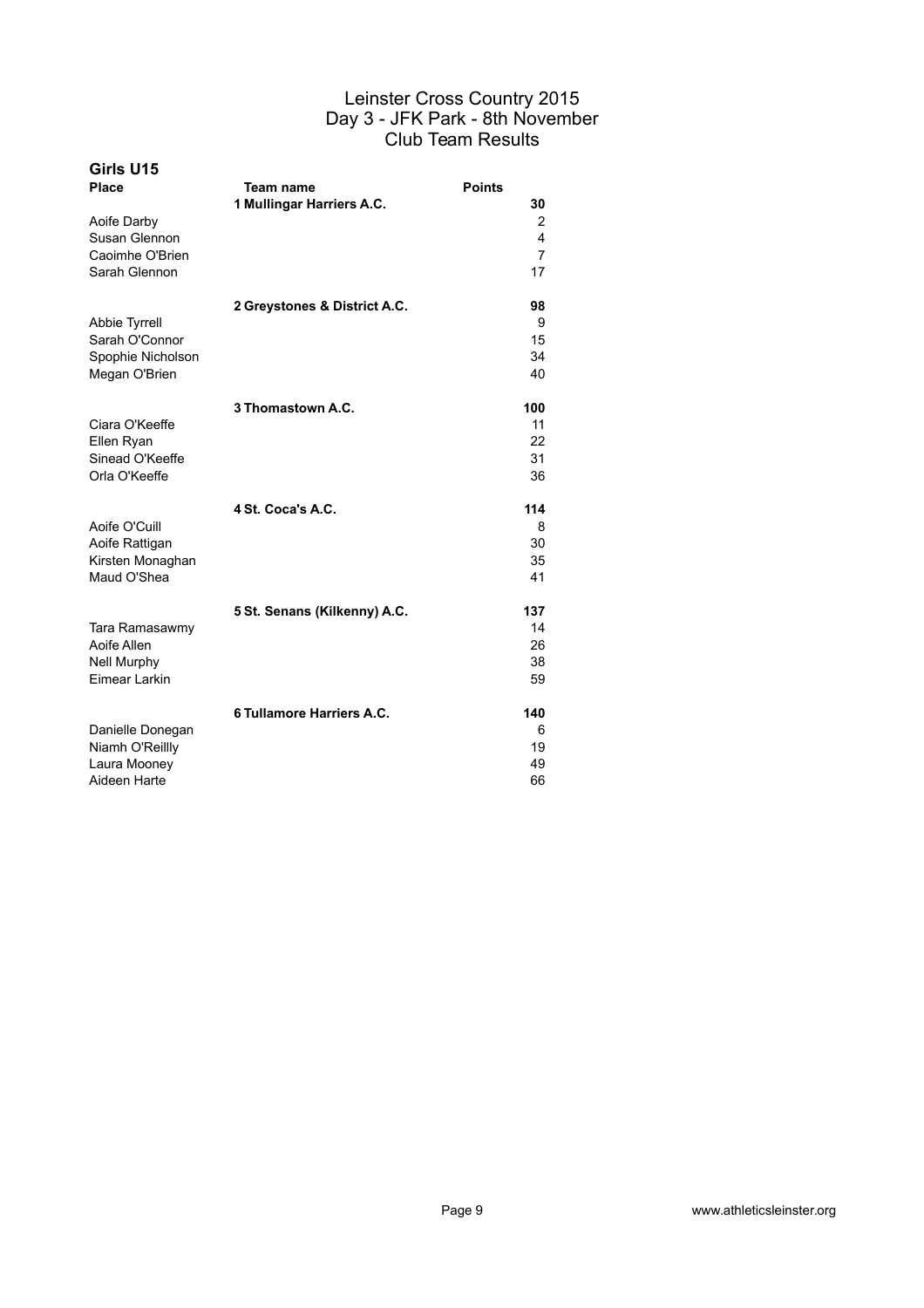|                          | 7 Kilkenny City Harriers A.C.       | 152 |
|--------------------------|-------------------------------------|-----|
| Annie McEvoy             |                                     | 3   |
| Hannah Lodge             |                                     | 46  |
| Ellen Fitzgerald         |                                     | 48  |
| Lainey Gilsenan          |                                     | 55  |
|                          | 8 Ballyroan, Abbeyleix & Dist. A.C. | 207 |
| Sarah Delaney            |                                     | 10  |
| Sarah McMahon            |                                     | 44  |
| <b>Isobel Churchouse</b> |                                     | 75  |
| Jessica Brennan          |                                     | 78  |
|                          | 9 United Striders A.C.              | 238 |
| Grace Costello           |                                     | 51  |
| Rebecca Bawden           |                                     | 57  |
| <b>Grainne Flannelly</b> |                                     | 62  |
| Alannah Byrne            |                                     | 68  |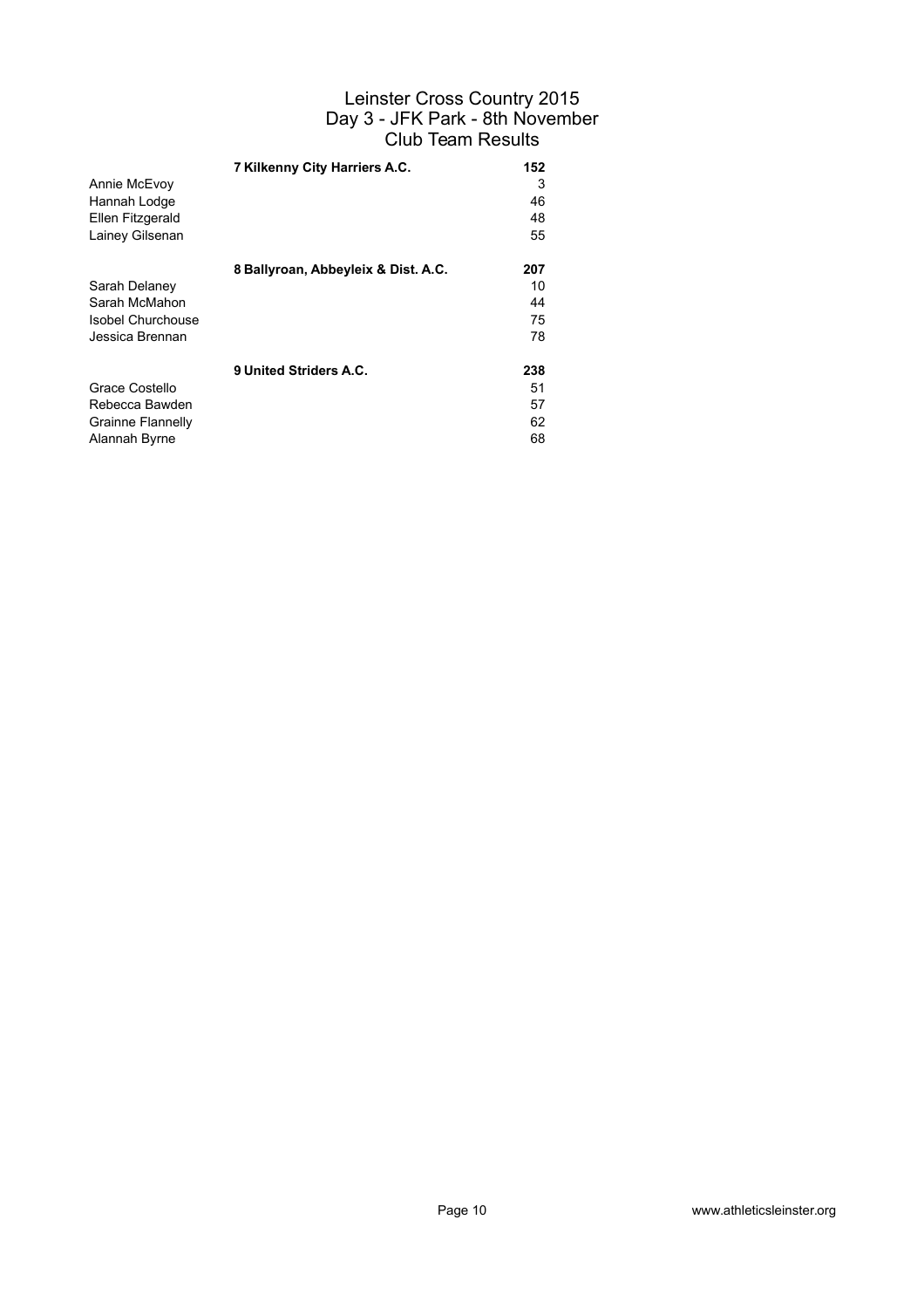| <b>Boys U15</b><br><b>Place</b>                                            | Team name<br>1 Kilkenny City Harriers A.C. | <b>Points</b><br>41         |
|----------------------------------------------------------------------------|--------------------------------------------|-----------------------------|
| Shay McEvoy<br>James Kearney<br>Cathal Kearney<br><b>Kevin Burns</b>       |                                            | 2<br>4<br>17<br>18          |
| Andrew Shaw<br>John Whitelaw<br>Eoin Quinn<br>Rian Hogan                   | 2 Mullingar Harriers A.C.                  | 51<br>7<br>11<br>12<br>21   |
| David Ward<br>Jack Lowry<br>Cian Nicol<br>Harley Fox                       | 3 St. L. O'Toole A.C.                      | 61<br>1<br>6<br>26<br>28    |
| <b>Conor Matthews</b><br>Peter Meegan<br>Danny O'Brien<br>Finn Reilly      | 4 Dunleer A.C.                             | 105<br>14<br>15<br>20<br>56 |
| Shane Coffey<br>Kieran Flynn<br>Jack Cleary<br>Aaron McNelis               | 5 Naas A.C.                                | 135<br>3<br>23<br>45<br>64  |
| <b>Brian Todd</b><br>Cian Martin<br><b>Connor Dunne</b><br>Darragh Carroll | 6 Tullamore Harriers A.C.                  | 181<br>13<br>32<br>57<br>79 |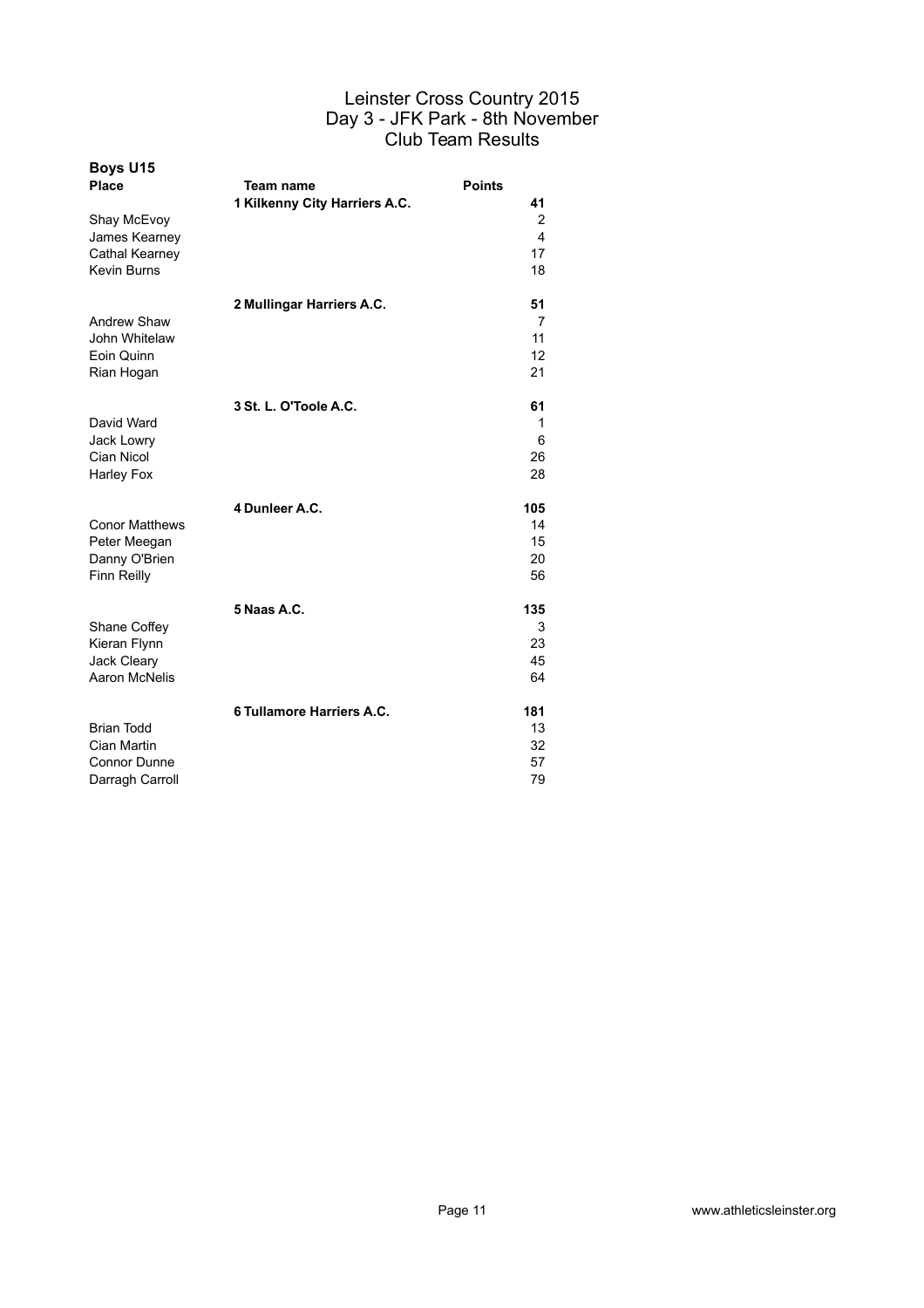|                      | 7 Gowran A.C.                | 204 |
|----------------------|------------------------------|-----|
| Gavin Manning        |                              | 22  |
| Sean Middleton       |                              | 52  |
| Henry Farrell        |                              | 61  |
| <b>Eddie Gittens</b> |                              | 69  |
|                      |                              |     |
|                      | 8 Greystones & District A.C. | 224 |
| Ben Jones            |                              | 8   |
| Joe Dowd             |                              | 63  |
| Alan Gordon          |                              | 76  |
| John O'Connor        |                              | 77  |
|                      | 9 D.M.P. A.C.                | 238 |
| Conor Keane          |                              | 44  |
| Joe Barrett          |                              | 55  |
| Darragh Collins      |                              | 67  |
| Adam Kehoe           |                              | 72  |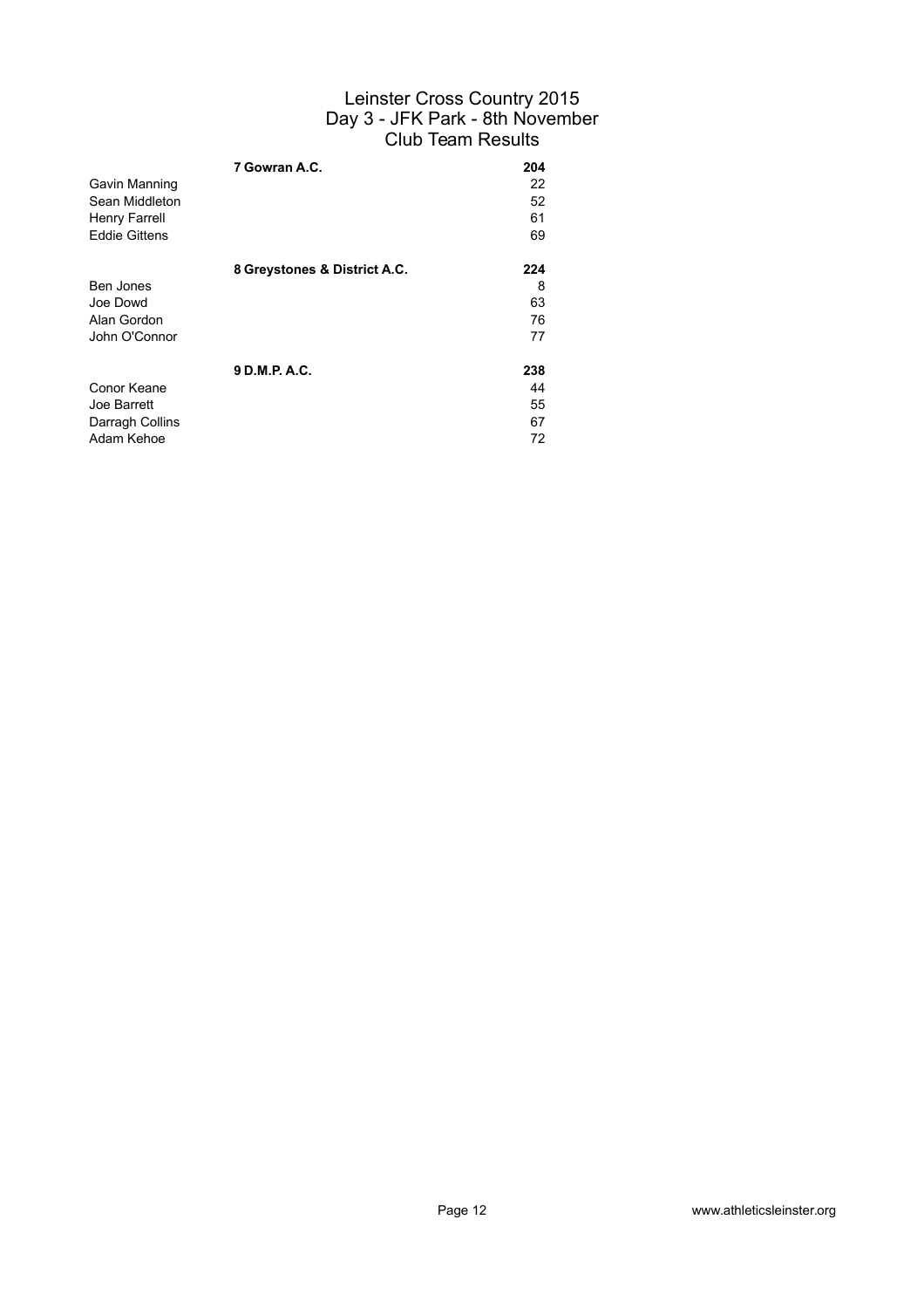| Girls U17              |                           |               |
|------------------------|---------------------------|---------------|
| Place                  | Team name                 | <b>Points</b> |
|                        | 1 Inbhear Dee A.C.        | 11            |
| Emma O'Brien           |                           | 1             |
| Amy O'Brien            |                           | 2             |
| Ailbhe Flynn           |                           | 3             |
| <b>Nicole Devitt</b>   |                           | 5             |
|                        | 2 St. L. O'Toole A.C.     | 67            |
| Laura Ward             |                           | 4             |
| Eva Roche              |                           | 7             |
| Catherine Doyle        |                           | 26            |
| Ciara Murphy           |                           | 30            |
|                        | 3 Mullingar Harriers A.C. | 69            |
| Andrea Brady           |                           | 12            |
| Laura Shaw             |                           | 16            |
| Daria Fidgeon          |                           | 20            |
| <b>Rachel Cornally</b> |                           | 21            |
|                        | 4 Tullamore Harriers A.C. | 87            |
| <b>Claire Rafter</b>   |                           | 9             |
| Chloe Harte            |                           | 15            |
| Niamh Rafter           |                           | 29            |
| Katie Dunne            |                           | 34            |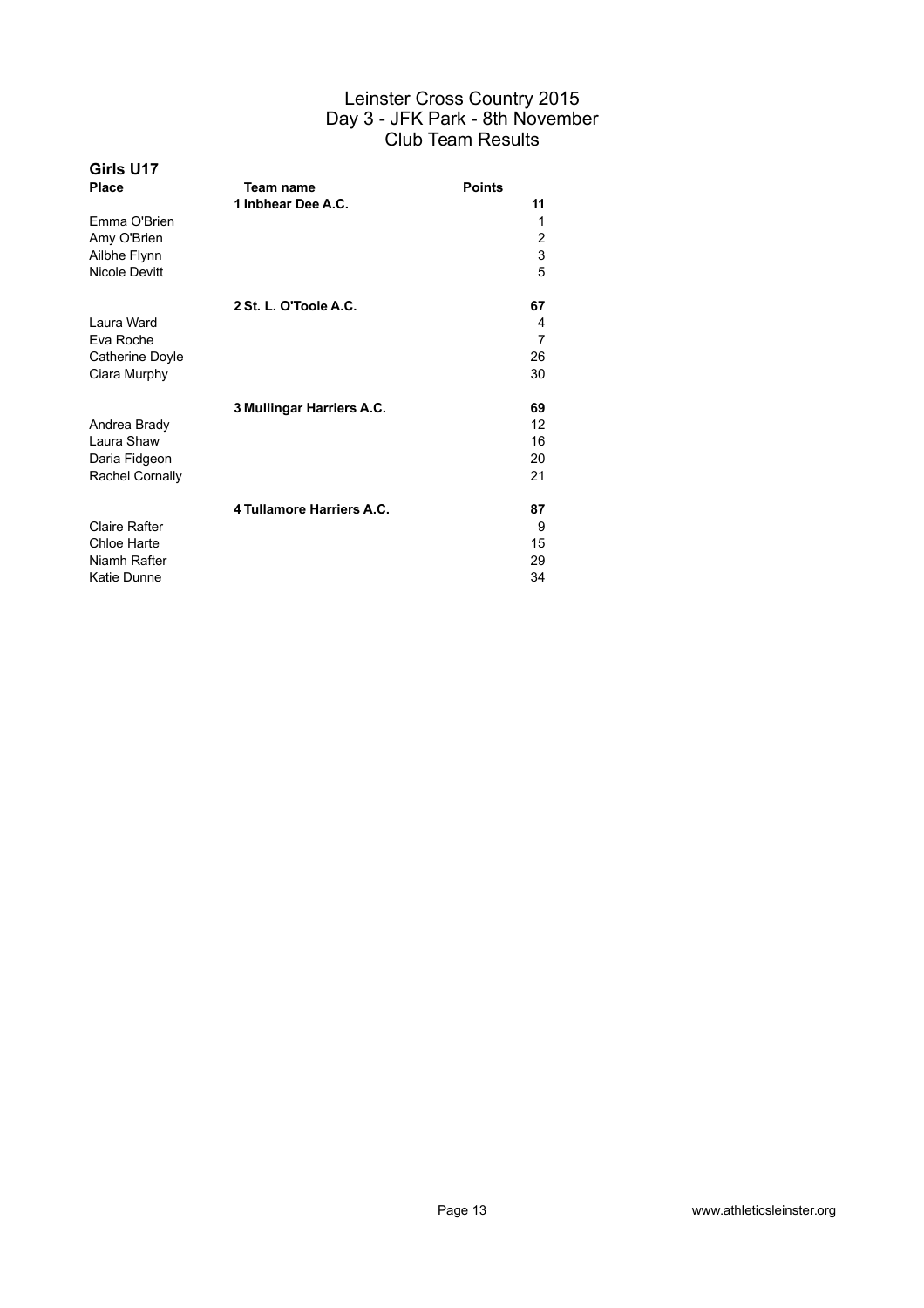| <b>Boys U17</b>         |                               |               |
|-------------------------|-------------------------------|---------------|
| Place                   | Team name                     | <b>Points</b> |
|                         | 1 Kilkenny City Harriers A.C. | 74            |
| Rory Lodge              |                               | 9             |
| <b>Adam Fitzpatrick</b> |                               | 13            |
| Luke Fitzpatrick        |                               | 19            |
| Colm Murphy             |                               | 33            |
|                         | 2 Le Chéile A.C.              | 117           |
| Liam Murphy             |                               | 16            |
| David Foley             |                               | 21            |
| Cormac Slattery         |                               | 31            |
| Ronan Slattery          |                               | 49            |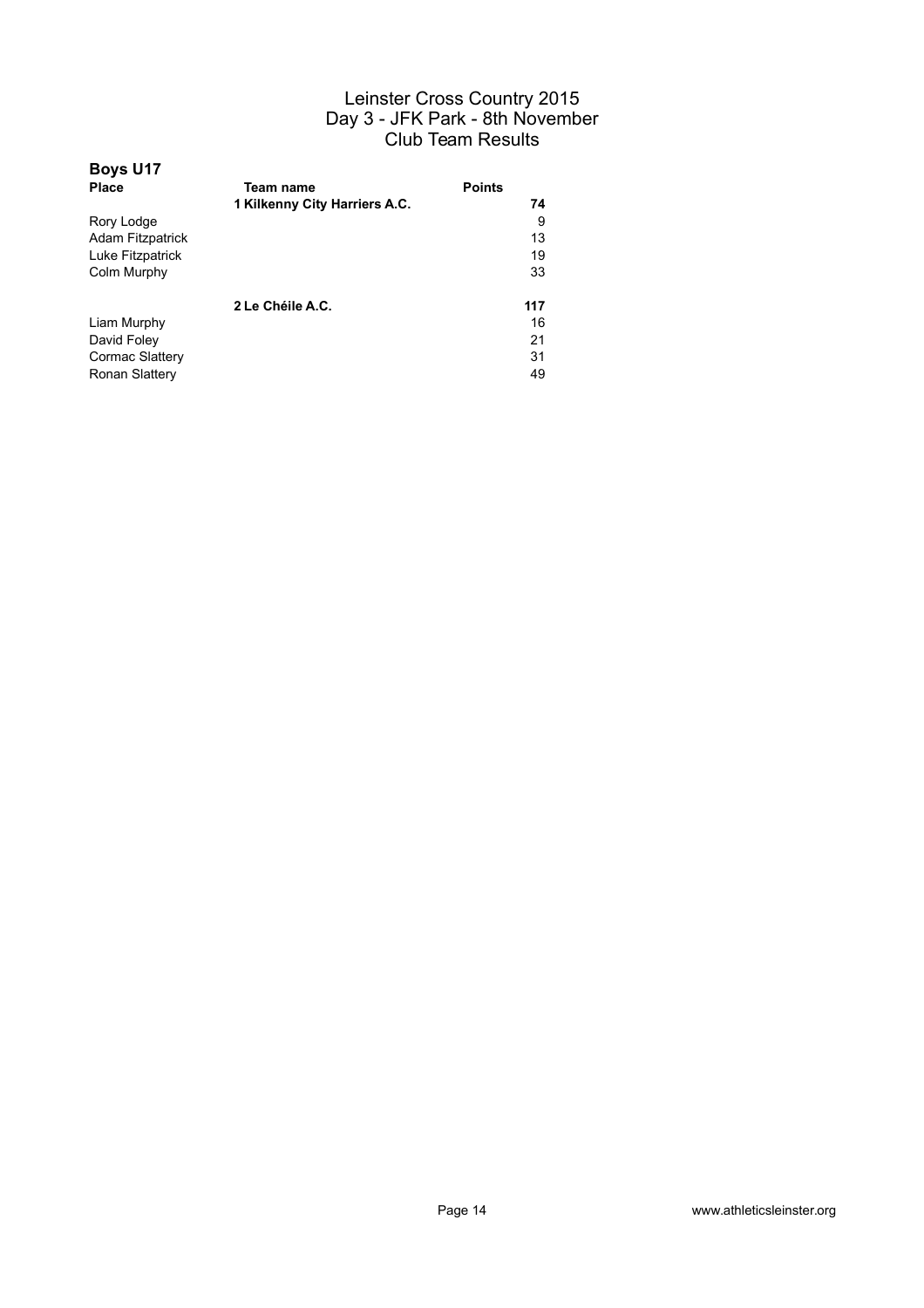| <b>Ladies' Intermediate</b>     |                                        |                     |
|---------------------------------|----------------------------------------|---------------------|
| <b>Place</b>                    | Team name<br>1 Tullamore Harriers A.C. | <b>Points</b><br>51 |
| Nita McLoughlin                 |                                        | 4                   |
| Michelle Mullaney               |                                        | 7                   |
| Maeve Larkin                    |                                        | 19                  |
| Fionnuala Cleary                |                                        | 21                  |
| Aisling Kirwan                  | 2 Slí Cualann A.C.                     | 52<br>11            |
| Sheila O'Byrne                  |                                        | 12                  |
| Claire O'Callaghan              |                                        | 14                  |
| Annmarie Kenny                  |                                        | 15                  |
|                                 | 3 Kilmore A.C.                         | 79                  |
| Annalee Hore                    |                                        | 2                   |
| Helen Doyle<br>Sinead O'Brien   |                                        | 18<br>25            |
| Sue Cahill                      |                                        | 34                  |
|                                 | 4 Crusaders A.C. (A)                   | 97                  |
| Gemma Reddin                    |                                        | 3                   |
| Helena Walsh                    |                                        | 17                  |
| Rebecca Fleming                 |                                        | 33                  |
| Emer Kenny                      |                                        | 44                  |
|                                 | 5 Liffey Valley A.C.                   | 124                 |
| <b>Annie Gittens</b>            |                                        | 20                  |
| Joanne Cullen                   |                                        | 24                  |
| Linda Spratt<br>Maeve Walsh     |                                        | 39<br>41            |
|                                 |                                        |                     |
|                                 | 6 Sliabh Bhuide Rovers A.C.            | 134                 |
| <b>Lillian Lawless</b>          |                                        | 23                  |
| Ciara Bowe<br>Louise Redmond    |                                        | 28<br>35            |
| Belinda Kehoe                   |                                        | 48                  |
|                                 |                                        |                     |
|                                 | 7 Sportsworld A.C. (A)                 | 146                 |
| Tara Rhatigan<br>Naoise Waldron |                                        | 27<br>36            |
| Maura Ginty                     |                                        | 40                  |
| Catherine Mulleady              |                                        | 43                  |
|                                 | 8 Newbridge A.C.                       | 178                 |
| Laura Gillen                    |                                        | 29                  |
| Lisa Donlon                     |                                        | 47                  |
| Olivia Archbold                 |                                        | 50                  |
| Emma Boland                     |                                        | 52                  |
|                                 | 9 United Striders A.C.                 | 186                 |
| Fiona Donovon                   |                                        | 30                  |
| Sonya Byrne                     |                                        | 42                  |
| Ann Ryan<br>Sinead McCarthy     |                                        | 55<br>59            |
|                                 |                                        |                     |